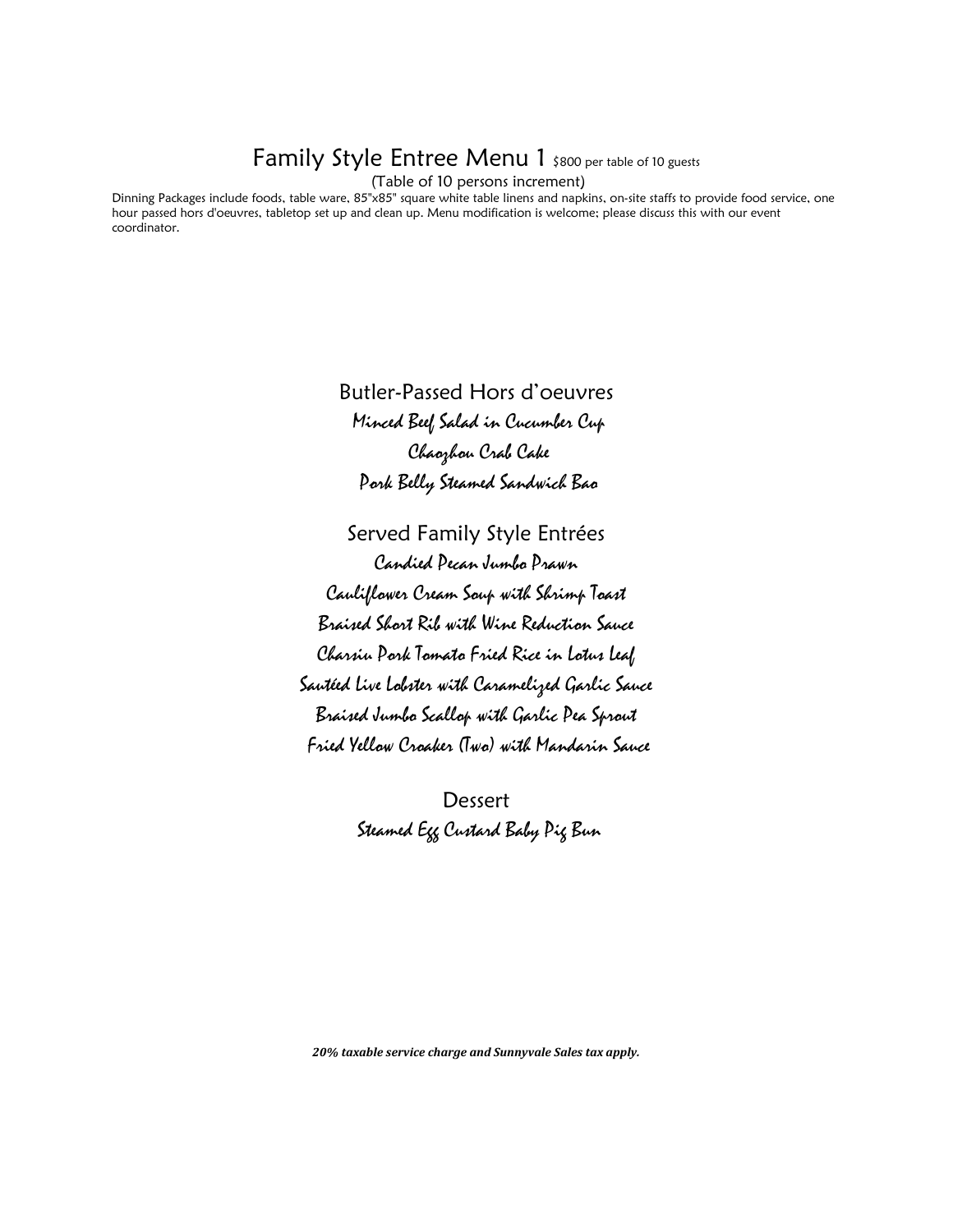## Family Style Entree Menu 2 \$900 per table of 10 guests

(Table of 10 persons increment)

Dinning Packages include foods, table ware, 85"x85" square white table linens and napkins, on-site staffs to provide food service, one hour passed hors d'oeuvres, tabletop set up and clean up. Menu modification is welcome; please discuss this with our event coordinator.

> Butler-Passed Hors d'oeuvres Cocktail Shrimp in Lettuce Cup Chao Zhou Crab Cake Baked Salmon Stuffed with Spinach

Served Family Style Entrées Shrimp and Pork Lotus Root Salad Shrimp Ball Stuffed with Cubed Filet Mignon Crab Meat Fish Maw Soup Lemongrass Lamb Chop in Wine Reduction Sauce Dry Scallop and Crab meat Fried Rice in Lotus Leaf Sautéed Live Lobster with Caramelized Garlic Sauce Buttered Baby Abalone with Garlic Pea Sprout Baked Honey Miso Sea Bass

Dessert Baby Pig Custard Bun with Baked Tapioca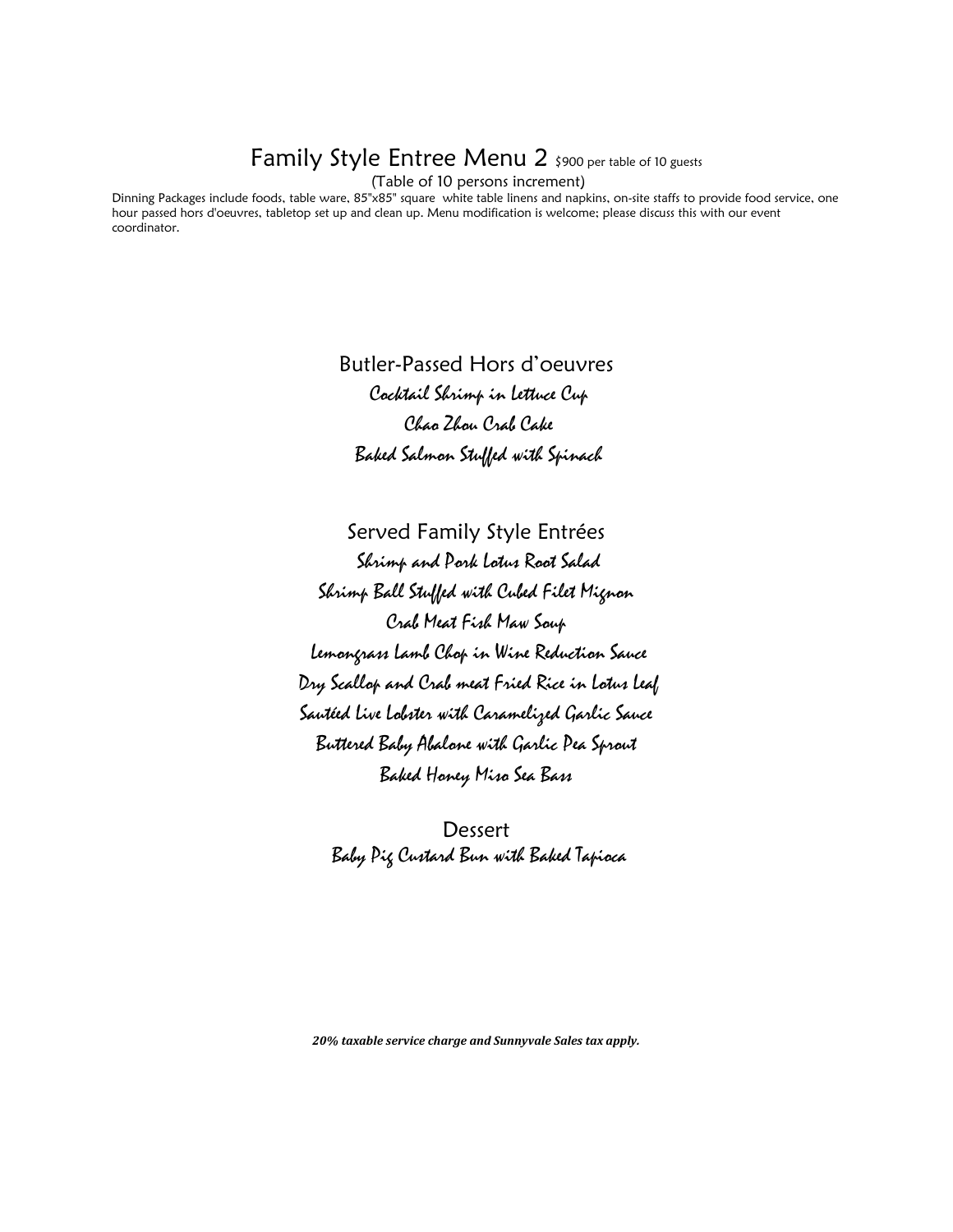## Family Style Entree Menu 3 \$1000 per table of 10 guests

(Table of 10 persons increment)

Dinning Packages include foods, table ware, 85"x85" square white table linens and napkins, on-site staffs to provide food service, one hour passed hors d'oeuvres, tabletop set up and clean up. Menu modification is welcome; please discuss this with our event coordinator.

> Butler-Passed Hors d'oeuvres Cocktail Shrimp in Lettuce Cup Shrimp Cruller Rice Roll Peking Duck Steamed Sandwich Bao

Served Family Style Entrées Hand Pulled Chicken Cucumber Papaya Salad Baked Jumbo Scallop with Fried Potato Ring Squid Ink Dumpling Cauliflower Cream Soup Shaoxing Wine Braised Pork Belly with Bokchoy Dried Shrimp and Chinese Sausage Black Rice in Lotus Leaf Sautéed Live Lobster with Tamarind Sauce Buttered Baby Abalone with Garlic Pea Sprout Baked Honey Miso Sea Bass

> **Dessert** Baby Pig Custard Bun with Baked Tapioca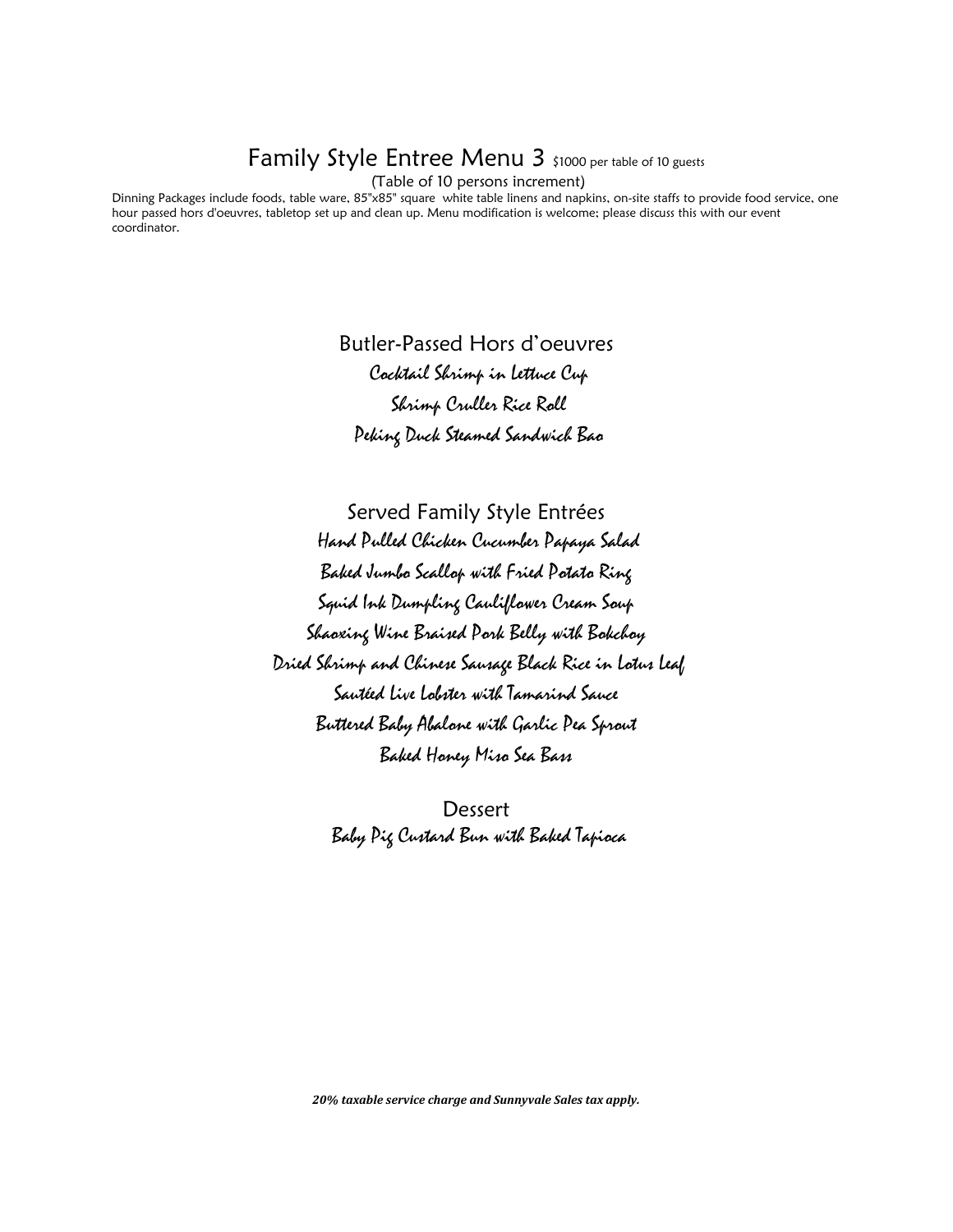# Individual Plated Entree Menu 4 \$120 per person

Dinning Packages include foods, table ware, 85"x85" square white table linens and napkins, on-site staffs to provide food service, one hour passed hors d'oeuvres, tabletop set up and clean up. Menu modification is welcome; please discuss this with our event coordinator.

Butler-Passed Hors d'oeuvres

Cocktail Shrimp in Lettuce Cup

Chao Zhou Crab Cake

Peking Duck Steamed Sandwich Bao

#### Individual Plated Entrées

Sturgeon Caviar Jumbo Scallop Cucumber Salad

Red Wine Reduction Short Rib with Garlic Noodles

Baked Honey Miso Sea Bass with Shitake Mushroom and Gailan

Dessert

Baby Pig Custard Bao with Baked Tapioca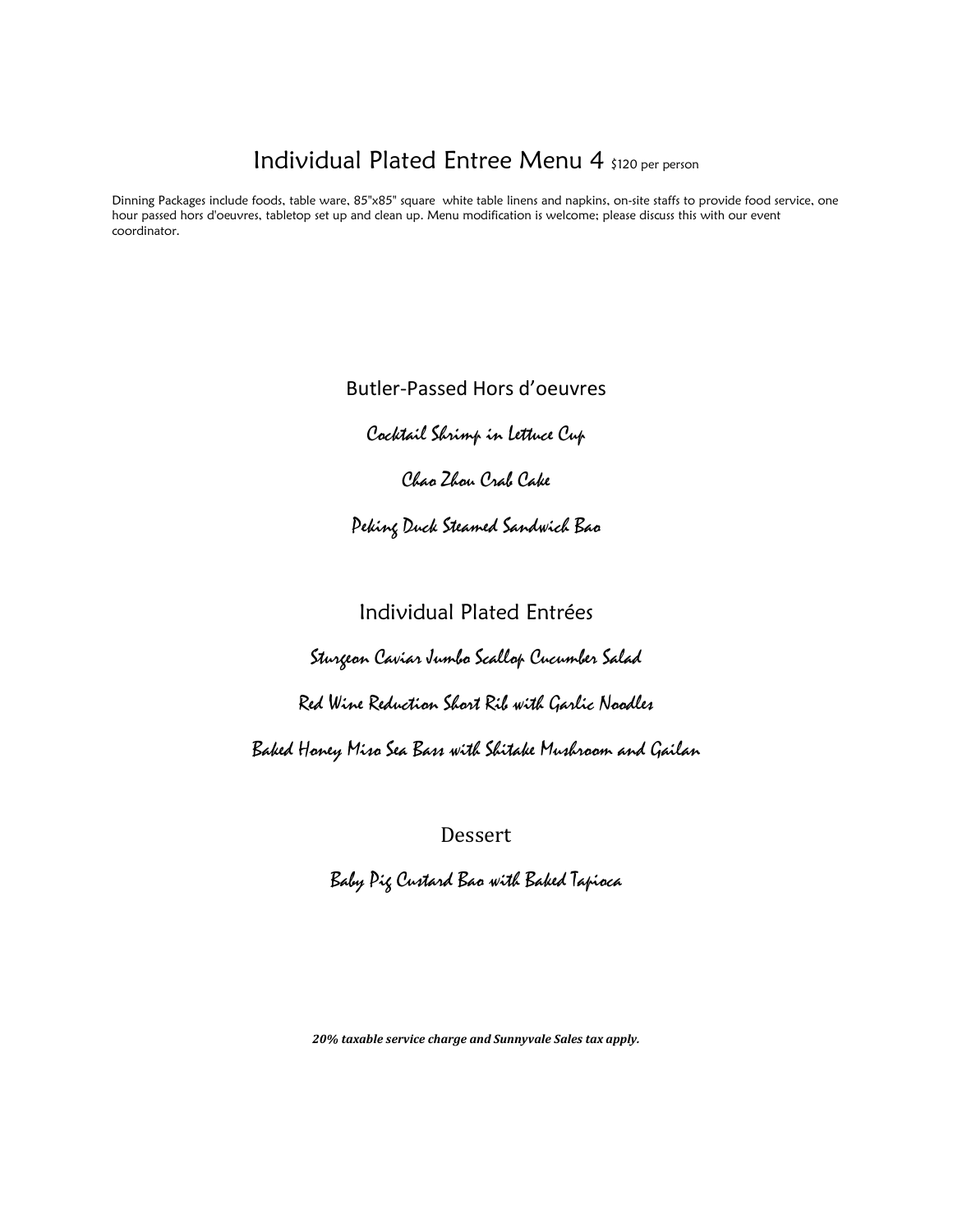## Individual Plated Entree Menu 5 \$180 per person

Dinning Packages include foods, table ware, 85"x85" square white table linens and napkins, on-site staffs to provide food service, one hour passed hors d'oeuvres, tabletop set up and clean up. Menu modification is welcome; please discuss this with our event coordinator.

Butler-Passed Hors d'oeuvres

Cocktail Shrimp in Lettuce Cup

Chao Zhou Crab Cake

Peking Duck Steamed Sandwich Bao

#### Individual Plated Entrées

#### Sturgeon Caviar Bird Nest Soup

Baby Abalone and Baked Honey Miso Sea Bass with Oyster Mushroom and Gailan

Maine Lobster with Mashed Potatoes and Brussels Sprout

Dessert

Baby Pig Custard Bao with Baked Tapioca